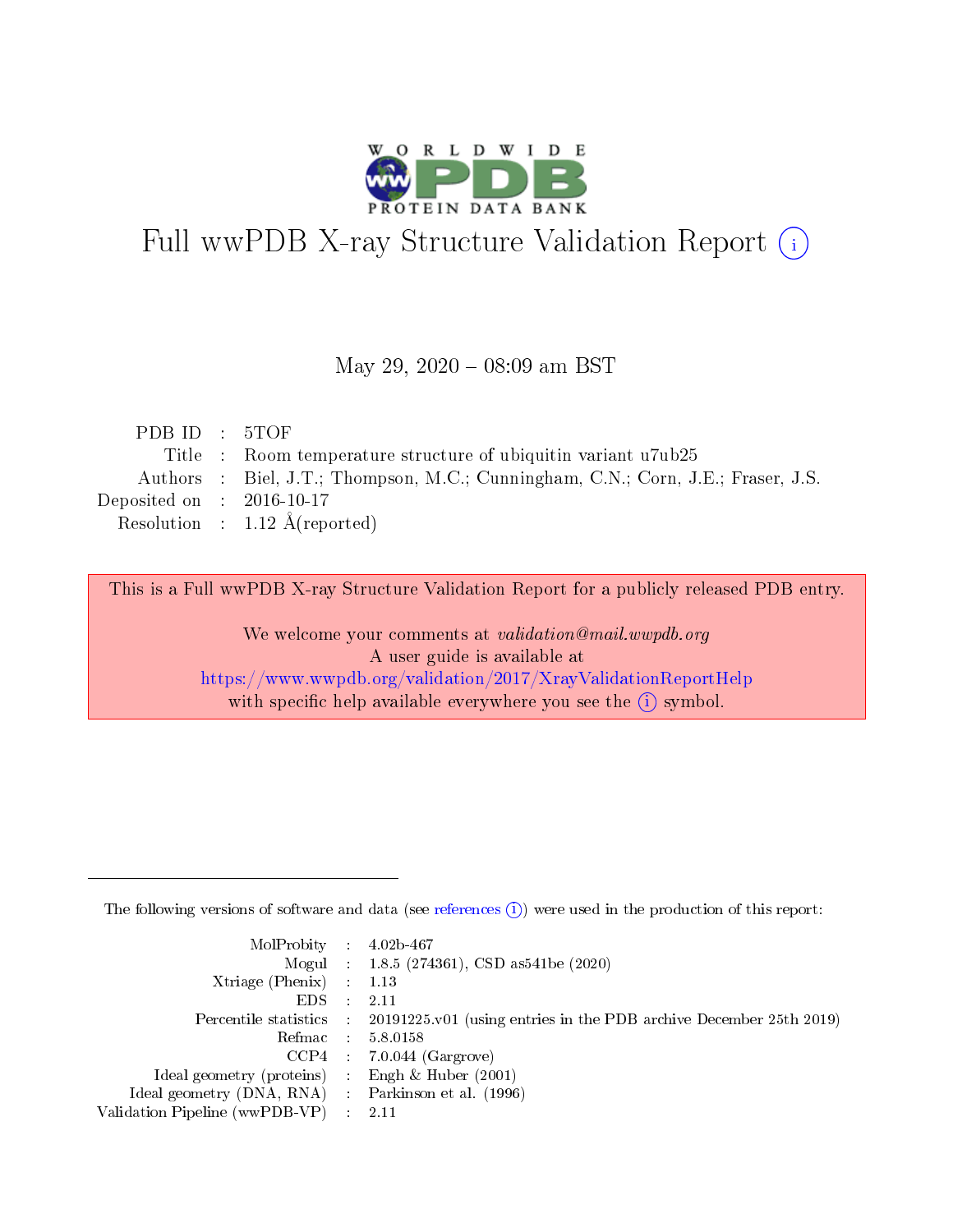# 1 [O](https://www.wwpdb.org/validation/2017/XrayValidationReportHelp#overall_quality)verall quality at a glance  $(i)$

The following experimental techniques were used to determine the structure: X-RAY DIFFRACTION

The reported resolution of this entry is 1.12 Å.

Percentile scores (ranging between 0-100) for global validation metrics of the entry are shown in the following graphic. The table shows the number of entries on which the scores are based.



| Metric                | Whole archive<br>$(\#\text{Entries})$ | Similar resolution<br>$(\#\text{Entries}, \text{resolution range}(\text{\AA}))$ |  |  |
|-----------------------|---------------------------------------|---------------------------------------------------------------------------------|--|--|
| $R_{free}$            | 130704                                | $1168(1.14-1.10)$                                                               |  |  |
| Clashscore            | 141614                                | $1205(1.14-1.10)$                                                               |  |  |
| Ramachandran outliers | 138981                                | $1168(1.14-1.10)$                                                               |  |  |
| Sidechain outliers    | 138945                                | $1165(1.14-1.10)$                                                               |  |  |
| RSRZ outliers         | 127900                                | $1146(1.14-1.10)$                                                               |  |  |

The table below summarises the geometric issues observed across the polymeric chains and their fit to the electron density. The red, orange, yellow and green segments on the lower bar indicate the fraction of residues that contain outliers for  $>=3, 2, 1$  and 0 types of geometric quality criteria respectively. A grey segment represents the fraction of residues that are not modelled. The numeric value for each fraction is indicated below the corresponding segment, with a dot representing fractions  $\epsilon=5\%$  The upper red bar (where present) indicates the fraction of residues that have poor fit to the electron density. The numeric value is given above the bar.

| Mol | $\sim$ $\sim$<br>hain | Length | Quality of chain |     |    |
|-----|-----------------------|--------|------------------|-----|----|
|     |                       | $\neg$ | %                |     |    |
| л.  | . .                   |        | 74%              | 19% | 6% |

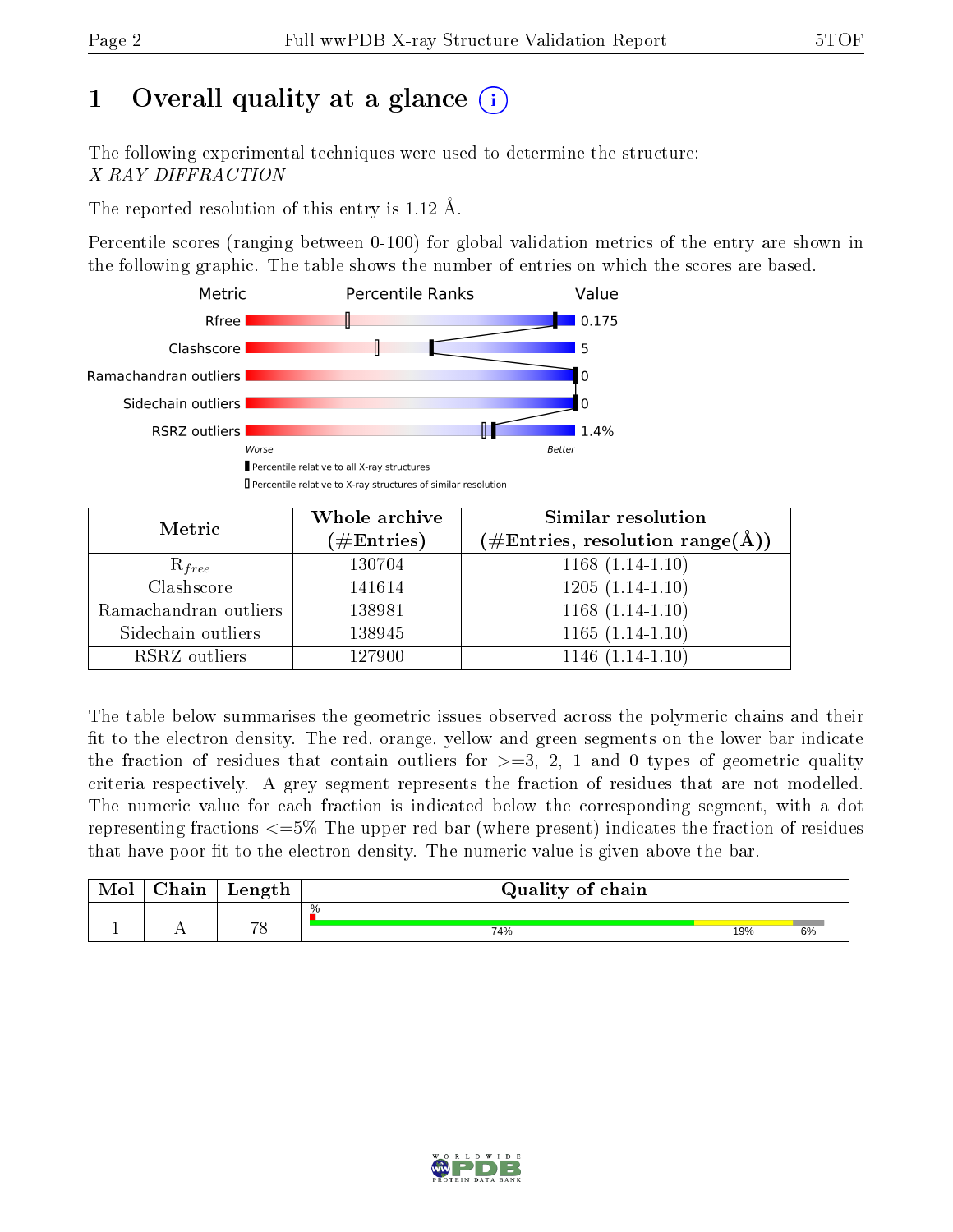# 2 Entry composition (i)

There are 3 unique types of molecules in this entry. The entry contains 2251 atoms, of which 1116 are hydrogens and 0 are deuteriums.

In the tables below, the ZeroOcc column contains the number of atoms modelled with zero occupancy, the AltConf column contains the number of residues with at least one atom in alternate conformation and the Trace column contains the number of residues modelled with at most 2 atoms.

Molecule 1 is a protein called Polyubiquitin-B.

| Mol | Chain | Residues            | $\rm{Atoms}$  |     |      |     |      | ZeroOcc | AltConf | $\mid$ Trace $\mid$ |  |
|-----|-------|---------------------|---------------|-----|------|-----|------|---------|---------|---------------------|--|
|     |       | $H^{\prime}$<br>1 J | Totar<br>2209 | 691 | 1116 | 189 | -211 |         |         | 76                  |  |

There are 7 discrepancies between the modelled and reference sequences:

| Chain | Residue | Modelled   | Actual     | Comment  | Reference    |
|-------|---------|------------|------------|----------|--------------|
| А     |         | <b>SER</b> | <b>GLY</b> | conflict | UNP P0CG47   |
| А     |         | <b>PHE</b> | THR.       | conflict | UNP P0CG47   |
| А     |         | $\rm{ARG}$ | LEU        | conflict | UNP P0CG47   |
| А     | 13      | TYR.       | ILE.       | conflict | UNP P0CG47   |
| А     | 34      | LEU        | GLU        | conflict | UNP P0CG47   |
| А     | 69      | <b>GLY</b> | LEU        | conflict | UNP P0CG47   |
|       | 71      | $\rm{ARG}$ | LEU        | conflict | UNP $P0CG47$ |

• Molecule 2 is SULFATE ION (three-letter code: SO4) (formula:  $O_4S$ ).



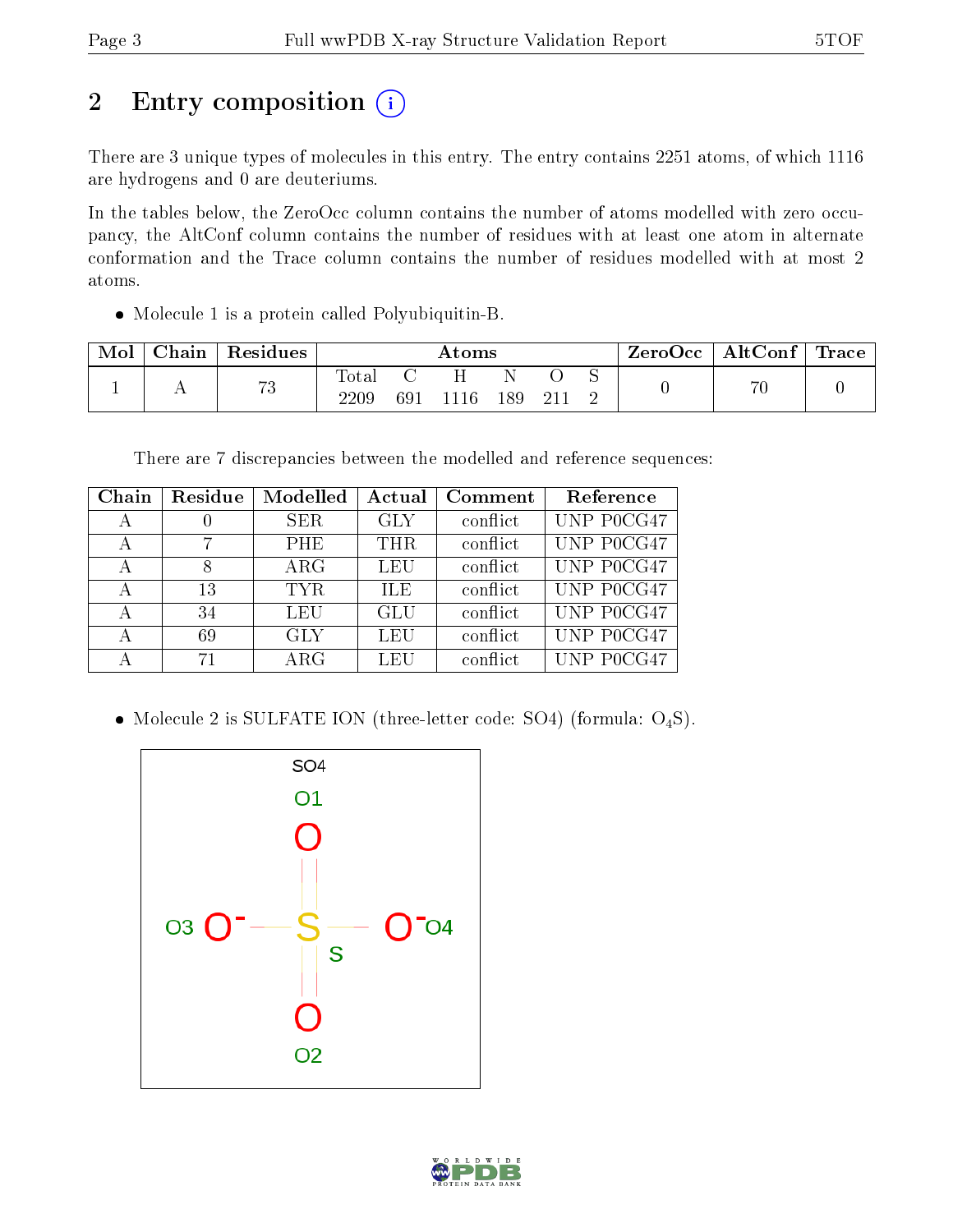|  | $\text{Mol}$   Chain   Residues | Atoms |  |  | $ZeroOcc$   AltConf |  |
|--|---------------------------------|-------|--|--|---------------------|--|
|  |                                 | Total |  |  |                     |  |

 $\bullet\,$  Molecule 3 is water.

|  | $\text{Mol}$   Chain   Residues | Atoms        | $^{\shortmid}$ ZeroOcc $\mid$ AltConf $^{\shortmid}$ |  |
|--|---------------------------------|--------------|------------------------------------------------------|--|
|  |                                 | Fotal<br>-37 |                                                      |  |

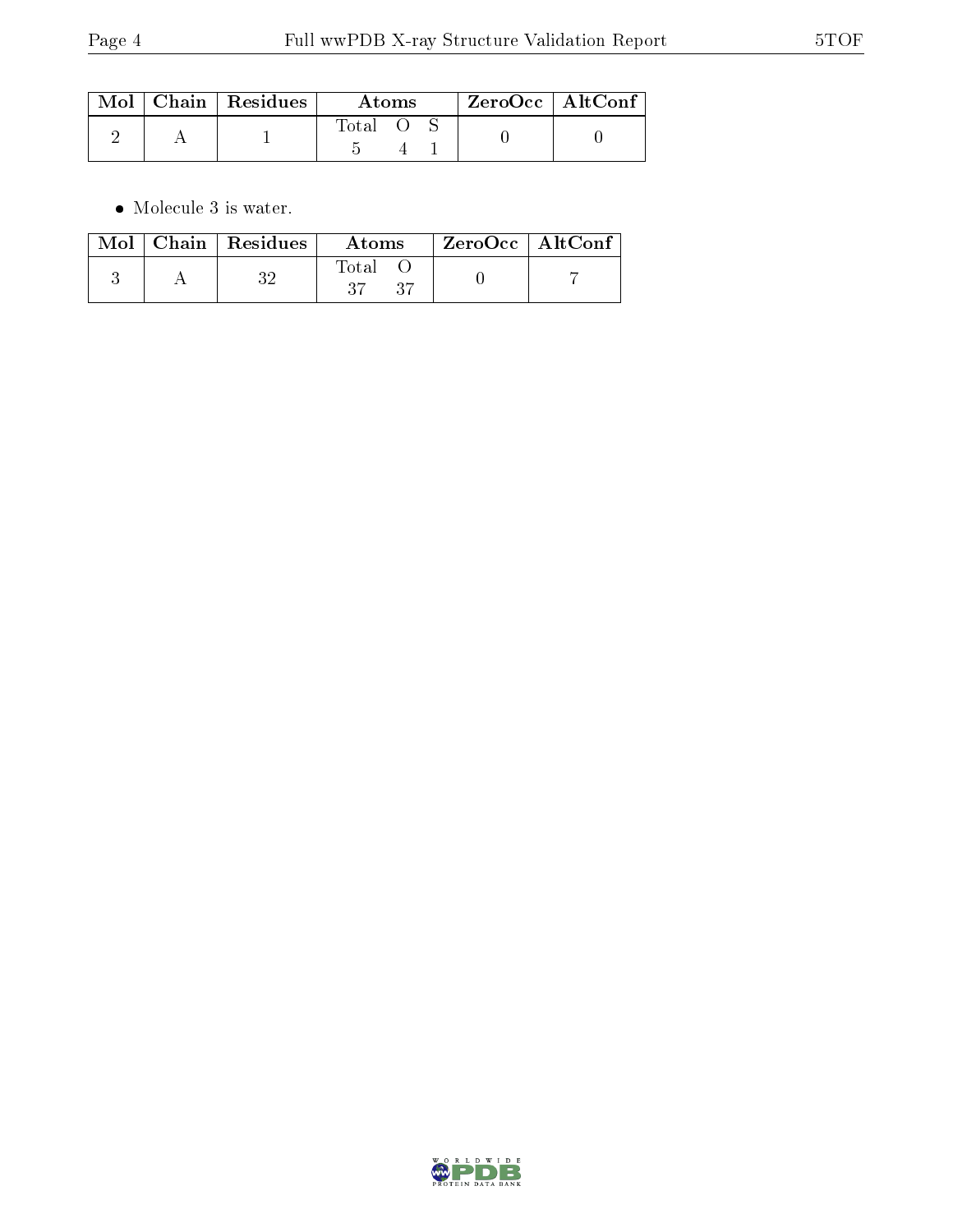# 3 Residue-property plots (i)

These plots are drawn for all protein, RNA and DNA chains in the entry. The first graphic for a chain summarises the proportions of the various outlier classes displayed in the second graphic. The second graphic shows the sequence view annotated by issues in geometry and electron density. Residues are color-coded according to the number of geometric quality criteria for which they contain at least one outlier: green  $= 0$ , yellow  $= 1$ , orange  $= 2$  and red  $= 3$  or more. A red dot above a residue indicates a poor fit to the electron density (RSRZ  $> 2$ ). Stretches of 2 or more consecutive residues without any outlier are shown as a green connector. Residues present in the sample, but not in the model, are shown in grey.

• Molecule 1: Polyubiquitin-B



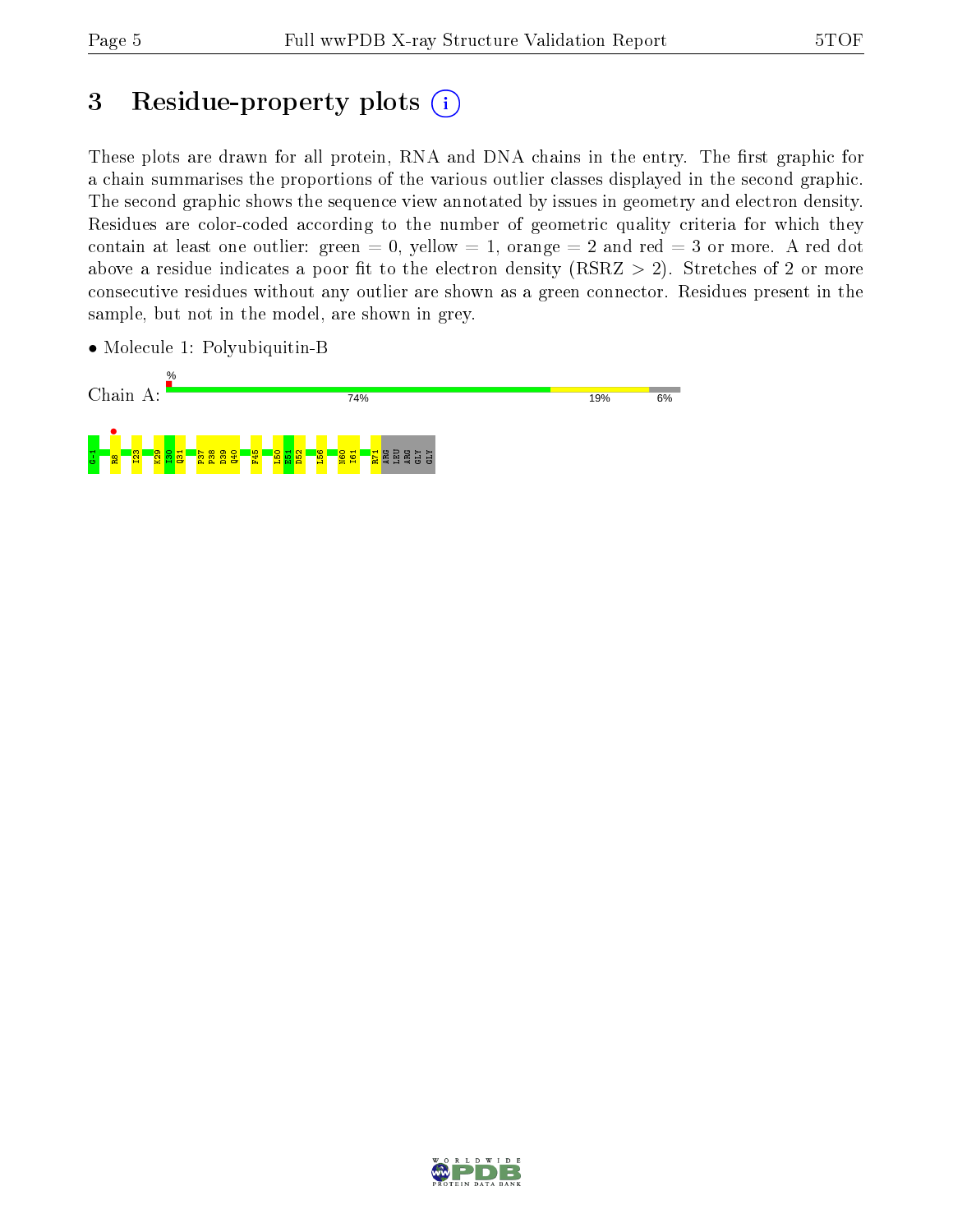# 4 Data and refinement statistics  $(i)$

| Property                                                             | Value                                            | Source     |
|----------------------------------------------------------------------|--------------------------------------------------|------------|
| $\overline{\text{Space}}$ group                                      | P 31 2 1                                         | Depositor  |
| Cell constants                                                       | $42.72\text{\AA}$<br>42.72Å<br>54.88Å            |            |
| a, b, c, $\alpha$ , $\beta$ , $\gamma$                               | $90.00^\circ$<br>$90.00^\circ$<br>$120.00^\circ$ | Depositor  |
| Resolution $(A)$                                                     | $-1.12$<br>22.04                                 | Depositor  |
|                                                                      | 22.04<br>$-0.96$                                 | <b>EDS</b> |
| % Data completeness                                                  | $98.3(22.04-1.12)$                               | Depositor  |
| (in resolution range)                                                | $90.2(22.04-0.96)$                               | <b>EDS</b> |
| $R_{merge}$                                                          | 0.06                                             | Depositor  |
| $\mathrm{R}_{sym}$                                                   | (Not available)                                  | Depositor  |
| $\langle I/\sigma(I) \rangle$ <sup>1</sup>                           | $0.98$ (at $0.96\text{\AA}$ )                    | Xtriage    |
| Refinement program                                                   | PHENIX 1.11 2556                                 | Depositor  |
|                                                                      | $\overline{0.154}$ , $0.175$                     | Depositor  |
| $R, R_{free}$                                                        | $0.154$ ,<br>0.175                               | DCC        |
| $\mathcal{R}_{free}$ test set                                        | 1992 reflections $(6.14\%)$                      | wwPDB-VP   |
| Wilson B-factor $(A^2)$                                              | 9.9                                              | Xtriage    |
| Anisotropy                                                           | 0.116                                            | Xtriage    |
| Bulk solvent $k_{sol}(e/\mathring{A}^3)$ , $B_{sol}(\mathring{A}^2)$ | 0.51, 56.9                                       | <b>EDS</b> |
| L-test for twinning <sup>2</sup>                                     | $< L >$ = 0.44, $< L2$ = 0.27                    | Xtriage    |
| Estimated twinning fraction                                          | $0.055$ for $-h,-k,l$                            | Xtriage    |
| $F_o, F_c$ correlation                                               | 0.97                                             | <b>EDS</b> |
| Total number of atoms                                                | 2251                                             | wwPDB-VP   |
| Average B, all atoms $(A^2)$                                         | 12.0                                             | wwPDB-VP   |

Xtriage's analysis on translational NCS is as follows: The largest off-origin peak in the Patterson function is  $11.50\%$  of the height of the origin peak. No significant pseudotranslation is detected.

<sup>&</sup>lt;sup>2</sup>Theoretical values of  $\langle |L| \rangle$ ,  $\langle L^2 \rangle$  for acentric reflections are 0.5, 0.333 respectively for untwinned datasets, and 0.375, 0.2 for perfectly twinned datasets.



<span id="page-5-1"></span><span id="page-5-0"></span><sup>1</sup> Intensities estimated from amplitudes.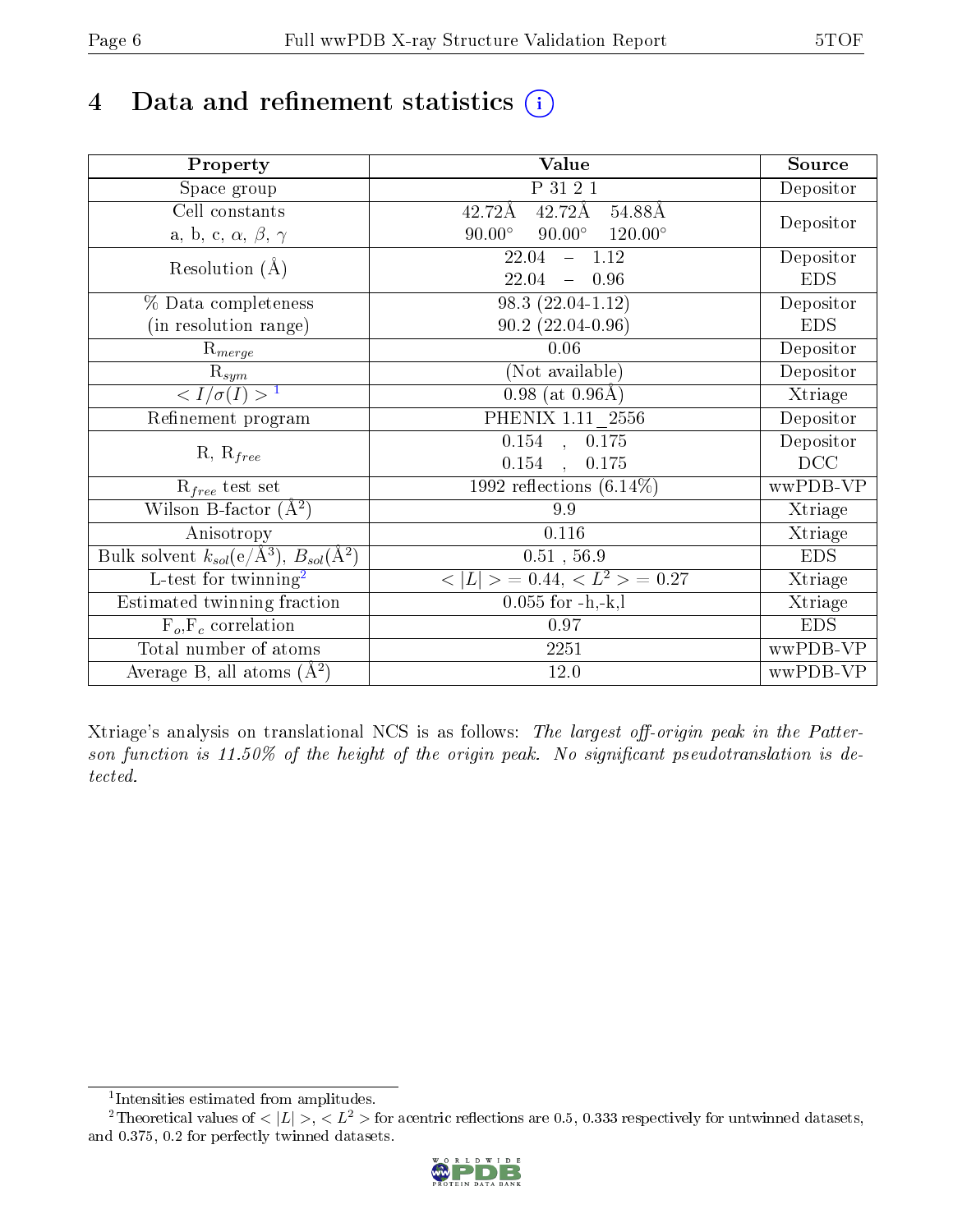# 5 Model quality  $(i)$

## 5.1 Standard geometry  $\overline{()}$

Bond lengths and bond angles in the following residue types are not validated in this section: SO4

The Z score for a bond length (or angle) is the number of standard deviations the observed value is removed from the expected value. A bond length (or angle) with  $|Z| > 5$  is considered an outlier worth inspection. RMSZ is the root-mean-square of all Z scores of the bond lengths (or angles).

| $Mol$   Chain |      | Bond lengths                    | Bond angles |        |  |
|---------------|------|---------------------------------|-------------|--------|--|
|               |      | RMSZ $ #Z  > 5$ RMSZ $ #Z  > 5$ |             |        |  |
|               | 0.78 | 0/1150                          | 0.88        | 0/1546 |  |

There are no bond length outliers.

There are no bond angle outliers.

There are no chirality outliers.

There are no planarity outliers.

### 5.2 Too-close contacts  $(i)$

In the following table, the Non-H and H(model) columns list the number of non-hydrogen atoms and hydrogen atoms in the chain respectively. The H(added) column lists the number of hydrogen atoms added and optimized by MolProbity. The Clashes column lists the number of clashes within the asymmetric unit, whereas Symm-Clashes lists symmetry related clashes.

| Mol |      |      |      | Chain   Non-H   H(model)   H(added)   Clashes   Symm-Clashes |
|-----|------|------|------|--------------------------------------------------------------|
|     | 1093 | 1116 | 1075 |                                                              |
|     |      |      |      |                                                              |
|     |      |      |      |                                                              |
|     | -135 |      | 1075 |                                                              |

The all-atom clashscore is defined as the number of clashes found per 1000 atoms (including hydrogen atoms). The all-atom clashscore for this structure is 5.

All (11) close contacts within the same asymmetric unit are listed below, sorted by their clash magnitude.

| Atom-1            | Atom-2        | Interatomic<br>distance $(A)$ | Clash<br>overlap $(A)$ |
|-------------------|---------------|-------------------------------|------------------------|
| 1:A:39[B].ASP:OD1 | 3:A:201:HOH:O | -70                           |                        |

Continued on next page...

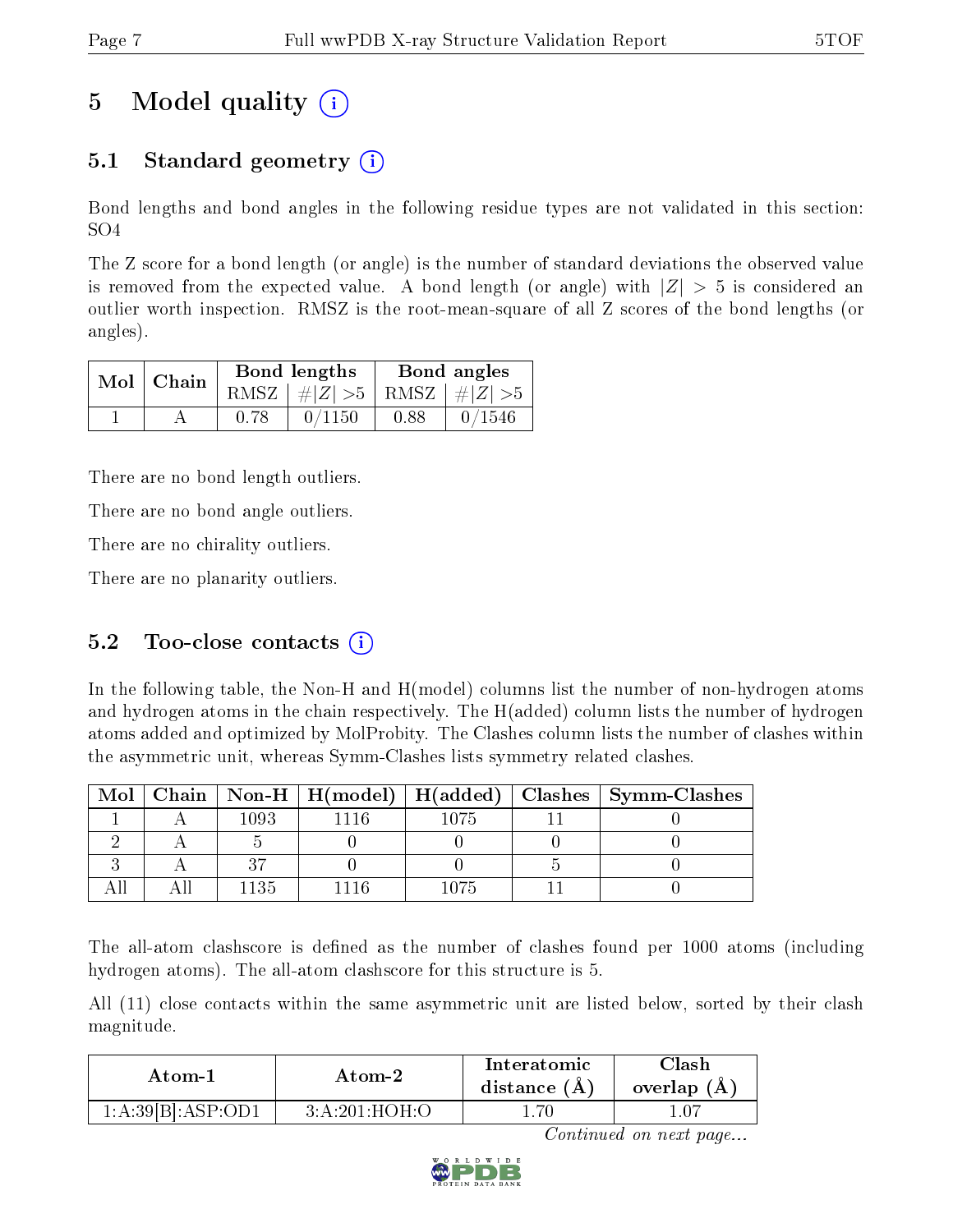| Atom-1                          | Atom-2                        | Interatomic<br>distance $(\AA)$ | Clash<br>overlap $(A)$ |
|---------------------------------|-------------------------------|---------------------------------|------------------------|
| 1:A:37[B]:PRO:HB3               | 3:A:201:HOH:O                 | 1.83                            | 0.79                   |
| 1:A:8[A]:ARG:NH2                | 3:A:202:HOH:O                 | 2.19                            | 0.74                   |
| 1:A:29[B]:LYS:HE3               | 3:A:206:HOH:O                 | 1.91                            | 0.71                   |
| 1:A:37[B]:PRO:CB                | 3:A:201:HOH:O                 | 2.42                            | 0.61                   |
| 1:A:40[A]:GLN:O                 | $1:\overline{A:71[A]:ARG:HA}$ | 2.05                            | 0.56                   |
| 1:A:31[A]:GLN:NE2               | 1:A:38[A]:PRO:HD3             | 2.30                            | 0.47                   |
| 1:A:23:ILE:HB                   | 1:A:52[A]:ASP:HA              | 2.01                            | 0.42                   |
| 1:A:45[B]:PHE:HB3               | 1:A:50[B]:LEU:HD21            | 2.02                            | 0.41                   |
| $1:A:56[A]:LEU:\overline{HD22}$ | 1:A:61[A]:ILE:CD1             | 2.52                            | 0.40                   |

Continued from previous page...

There are no symmetry-related clashes.

### 5.3 Torsion angles  $(i)$

#### 5.3.1 Protein backbone  $(i)$

In the following table, the Percentiles column shows the percent Ramachandran outliers of the chain as a percentile score with respect to all X-ray entries followed by that with respect to entries of similar resolution.

The Analysed column shows the number of residues for which the backbone conformation was analysed, and the total number of residues.

| $\mid$ Mol $\mid$ Chain $\mid$ | Analysed                                |  | Favoured   Allowed   Outliers   Percentiles |  |  |
|--------------------------------|-----------------------------------------|--|---------------------------------------------|--|--|
|                                | $140/78$ (180\%)   136 (97\%)   4 (3\%) |  |                                             |  |  |

There are no Ramachandran outliers to report.

#### 5.3.2 Protein sidechains (i)

In the following table, the Percentiles column shows the percent sidechain outliers of the chain as a percentile score with respect to all X-ray entries followed by that with respect to entries of similar resolution.

The Analysed column shows the number of residues for which the sidechain conformation was analysed, and the total number of residues.

| Mol   Chain | Analysed   Rotameric   Outliers   Percentiles |  |                 |  |  |
|-------------|-----------------------------------------------|--|-----------------|--|--|
|             | $126/68$ (185\%)   126 (100\%)                |  | $\vert$ 100 100 |  |  |

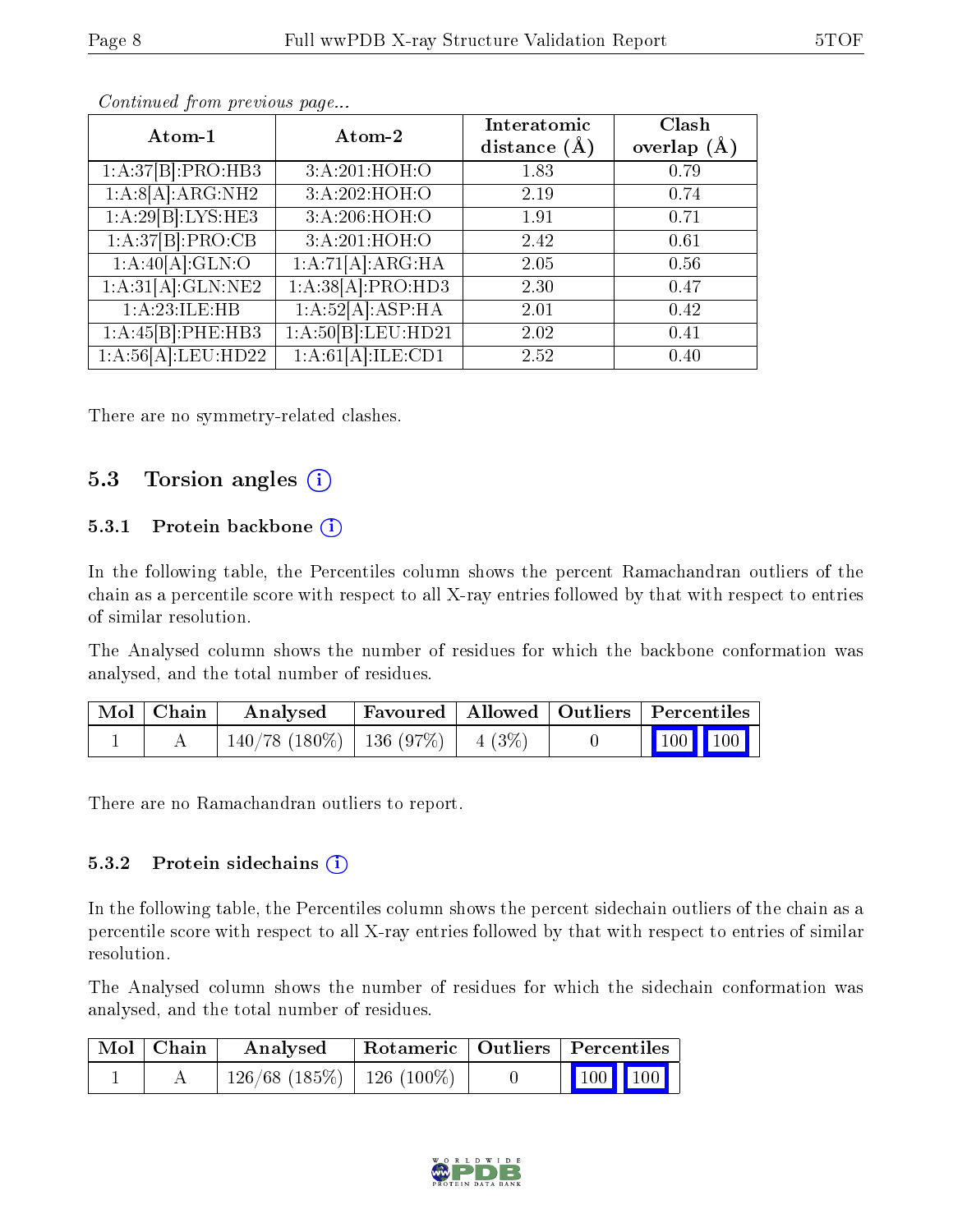There are no protein residues with a non-rotameric sidechain to report.

Some sidechains can be flipped to improve hydrogen bonding and reduce clashes. There are no such sidechains identified.

#### $5.3.3$  RNA  $(i)$

There are no RNA molecules in this entry.

#### 5.4 Non-standard residues in protein, DNA, RNA chains (i)

There are no non-standard protein/DNA/RNA residues in this entry.

#### 5.5 Carbohydrates (i)

There are no carbohydrates in this entry.

### 5.6 Ligand geometry  $(i)$

1 ligand is modelled in this entry.

In the following table, the Counts columns list the number of bonds (or angles) for which Mogul statistics could be retrieved, the number of bonds (or angles) that are observed in the model and the number of bonds (or angles) that are defined in the Chemical Component Dictionary. The Link column lists molecule types, if any, to which the group is linked. The Z score for a bond length (or angle) is the number of standard deviations the observed value is removed from the expected value. A bond length (or angle) with  $|Z| > 2$  is considered an outlier worth inspection. RMSZ is the root-mean-square of all Z scores of the bond lengths (or angles).

| $\vert$ Type $\vert$ Chain $\vert$ Res $\vert$<br>Mol |     |  |     |                          |                       |                                                                                |       |          |           |  |  |  |  |  |  | $^{\shortmid}$ Link $_{\shortmid}$ | Bond lengths |  |  | Bond angles |  |
|-------------------------------------------------------|-----|--|-----|--------------------------|-----------------------|--------------------------------------------------------------------------------|-------|----------|-----------|--|--|--|--|--|--|------------------------------------|--------------|--|--|-------------|--|
|                                                       |     |  |     |                          | Counts   RMSZ $\vert$ | $\left  \frac{1}{2}  Z  > 2 \right $ Counts $\left  \frac{RMSZ}{RMSZ} \right $ |       |          | $\pm  Z $ |  |  |  |  |  |  |                                    |              |  |  |             |  |
| ↵                                                     | SO4 |  | 101 | $\overline{\phantom{a}}$ | 0.32                  |                                                                                | 6,6,6 | $0.05\,$ |           |  |  |  |  |  |  |                                    |              |  |  |             |  |

There are no bond length outliers.

There are no bond angle outliers.

There are no chirality outliers.

There are no torsion outliers.

There are no ring outliers.

No monomer is involved in short contacts.

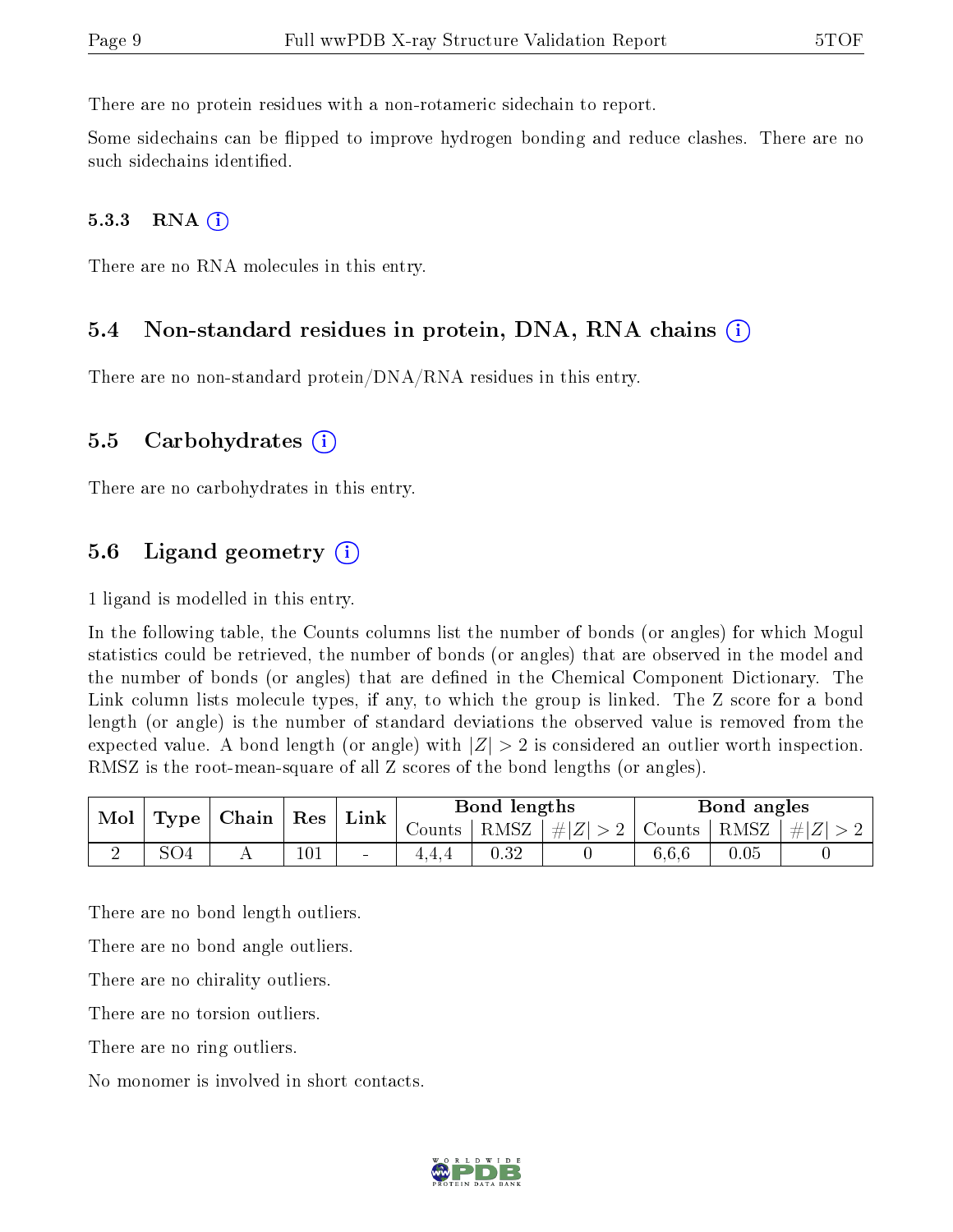## 5.7 [O](https://www.wwpdb.org/validation/2017/XrayValidationReportHelp#nonstandard_residues_and_ligands)ther polymers (i)

There are no such residues in this entry.

## 5.8 Polymer linkage issues (i)

There are no chain breaks in this entry.